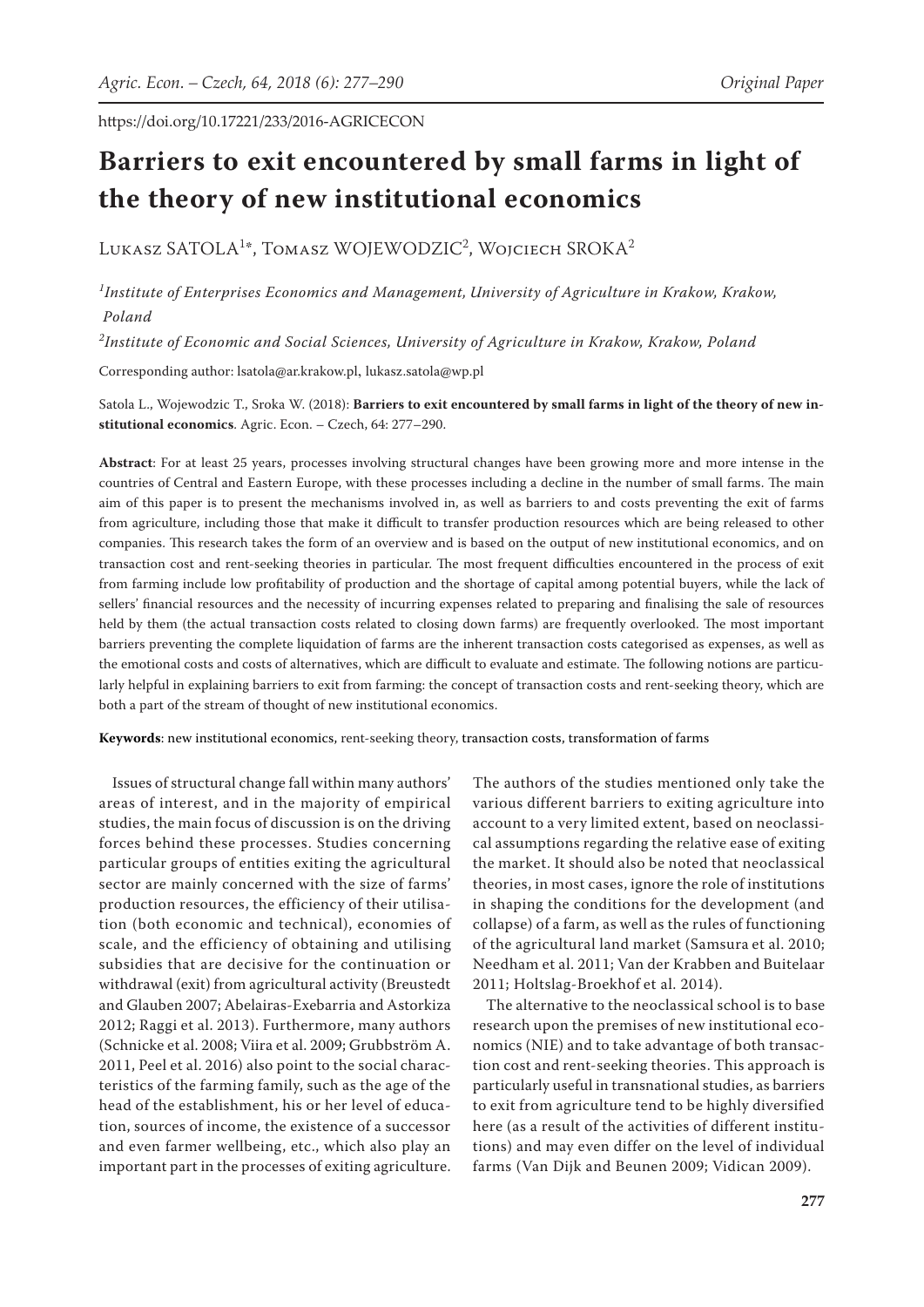Eurostat data indicates that in the EU-12 Member States, the number of farms decreased during the period 2005–2013 by approximately 27%, and this regression could even be twice as high in some countries (such as Bulgaria) (Eurostat 2016). The changes were particularly significant for small-scale agriculture, as approximately 30.6% of farms < 2 ha disappeared in the new 12 Member States during the period 2005–2013, as well as 27.4% of establishments sized 2 to 4.9 ha (Eurostat 2016). However, research shows that only a small number of farms decide to sell their land quickly after discontinuation of their agricultural activity (Raggi et al. 2013). Full exit from agriculture, through selling or long-term rental of the establishment, involves major divestments that usually take several years (Peerlings Ooms 2008). In addition, exiting agricultural activities implies significant costs in the form of actual spending, as well as costs of lost profits or opportunities (Van Dijk 2007; Hartvigsen 2013).

## **AIM AND THEORETICAL FRAMEWORK**

The main aim of this article is to present the mechanisms involved in the disappearance of small farms, as well as to identify the barriers and costs that prevent these entities from exiting agriculture and transferring their production resources to other agricultural holdings. The analysis was narrowed down to four Central and Eastern European countries, namely Romania, Bulgaria, Poland and Hungary, where, according to Eurostat's data for 2013 (Eurostat 2016), over 65% of all small farms across the EU are found (small farms are those with < 5 ha of farmland). The selected countries are characterised by relatively similar historical backgrounds, as the agrarian reforms commenced there at a relatively late point in time and these countries then went through the process of collectivisation and subsequent decollectivisation of the agricultural sector. Furthermore, they are characterised by relatively low sizes of individual farms, and they can be effectively compared, considering the structure and type of their agricultural production (Hartvigsen 2014; Kanianska et al. 2014).

This research takes the form of an overview and is based on the output of NIE, and on transaction cost and rent-seeking theories in particular. When identifying the barriers to and costs of exiting agriculture, we should emphasise that changes in agriculture stem from farmers' individual decisions on

# https://doi.org/10.17221/233/2016-AGRICECON

the re-allocation of production factors; therefore, it is reasonable to apply the theory of methodological individualism in this case (Arrow 1994; Wilkin 2005; Hodgson 2007). According to that theory, the methods and outcomes of social groups' and organisations' activities (including the activities of farms) should be viewed from the perspective of the preferences and activities of the individuals they incorporate. The outcome for the group is revealed through maximising the utilitarian value of the behaviours of the many individuals involved. This theory has its roots in neoclassical economics but has been adapted and enriched in the contemporary era by representatives of other approaches as well, including those of NIE (Gorynia 1999). Changes within the agricultural sector, including structural changes, largely depend on the activities of various institutions; thus, these processes should be evaluated using the methodological achievements of the NIE, which is continuously gaining in popularity (Hubbard 1997; Petrick 2008). The concepts of transaction costs and rent-seeking theory seem to be particularly helpful in explaining barriers to exit from agriculture. Both theories are recognised within the framework of NIE. As they take into account, *inter alia*, the principle of bounded rationality (Simon 1959), the opportunism of transaction participants and asymmetrical distribution of information (Akerlof 1970), they offer a better description and understanding of the processes occurring in businesses and agricultural establishments, including the end-stage of their activity. Research shows that transaction costs are also important for the currently established structure of farms in selected Central and Eastern European countries (Ciaian et al. 2009).

# **THE HISTORICAL CONDITIONS UNDERLYING THE PREVALENCE OF IMPEDIMENTS TO EXIT FROM AGRICULTURE**

At the outset of our analysis, it is worth emphasising that the first agrarian revolution had a key influence on the formation of the current structure of agricultural establishments in Europe, and consequently, on the intensification of impediments to structural change in farms, including exit from agriculture, dating back to the  $17<sup>th</sup>$  century (Koell 1998; Kopsidis and Wolf 2012). It was initiated in England and the Netherlands, before spreading to other Western Europe countries. By the end of the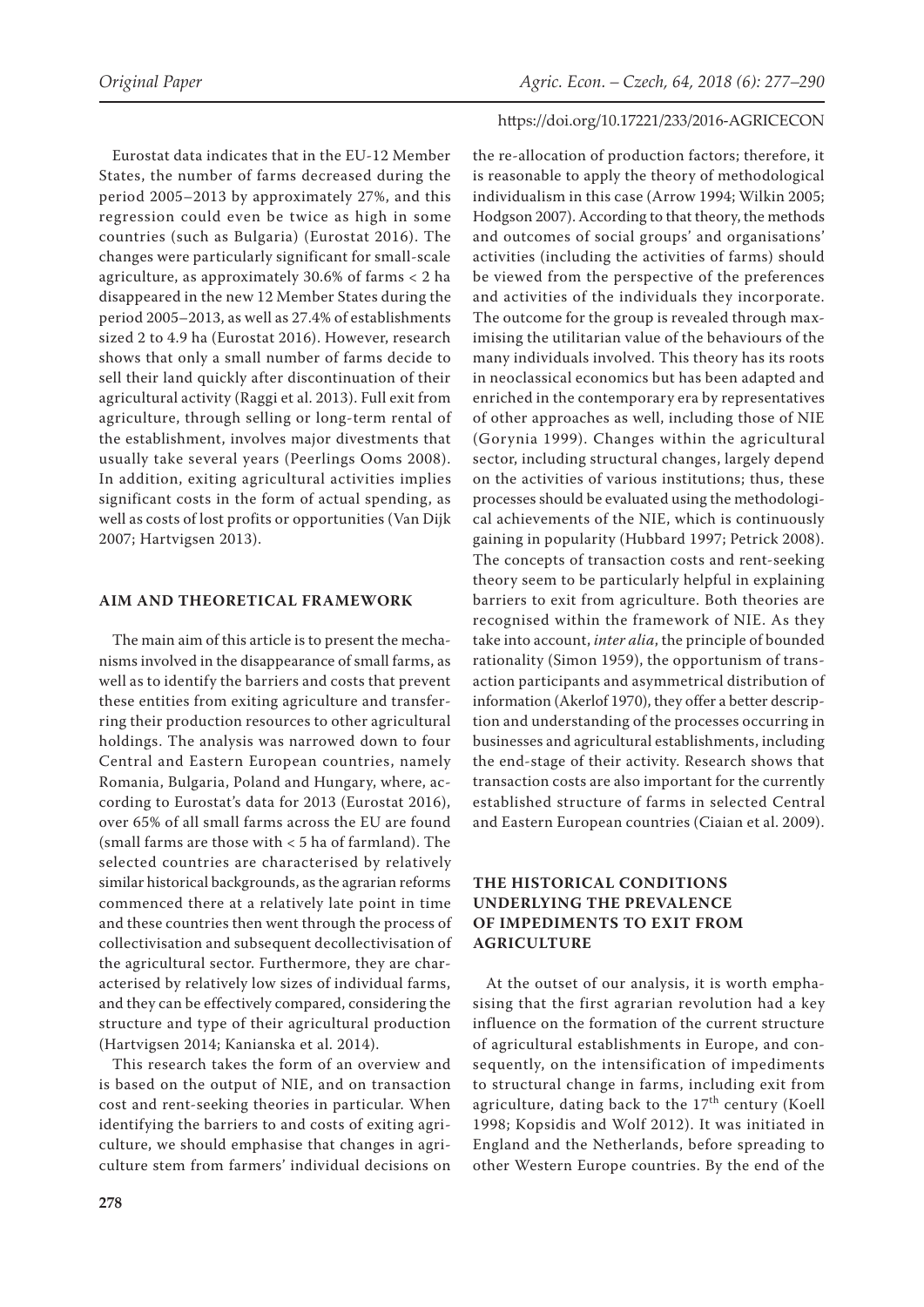$18<sup>th</sup>$  century, it had succeeded in making the farming of North-Western Europe, mainly that of England, the most efficient worldwide (Allen 1999). The industrial revolution, which occurred concurrently to the agrarian revolution, was also of major significance for the development of agriculture. The introduction of new agricultural plants and machinery, followed by the steam engine and mineral fertilisers, strongly contributed to an increase of productivity in agriculture (Bidwell 1921). With processes of urbanisation and industrialisation, the market for the sale of agricultural goods was expanding as well, while landowners were acquiring funds for the development of their land and work, and, consequently, for improving the efficiency of their farms (Fields 1999; Yang and Zhu 2013). The growth of cities and industrialisation were important contributory factors to the enhancement and growth of agriculture in capitalist countries (Allen 1999; Kopsidis and Wolf 2012).

In Central and Eastern Europe, the agricultural and the industrial revolutions only commenced in the 19<sup>th</sup> century, and they continued throughout the  $20<sup>th</sup>$  century (Edson 2005). Therefore, the transition from feudalism to capitalism (the turn of the  $18<sup>th</sup>$ and 19th century) began with a delay of as much as 200–300 years behind the countries of North-Western Europe. In the countries studied, namely Poland, Romania, Bulgaria and Hungary, the feudal system remained in existence up to the 19th century (Téglási 2013). Agricultural reforms, as well as processes of investment in the agriculture of the countries studied were hindered by both the political situation and dependence upon other countries (restricted autonomy or lack of independence). The enfranchisement of peasants proved be a turning point in the development of agricultural structures. In the countries studied, peasants were granted several hectares of land, and, as was later observed, this had the effect of strengthening the fragmentation of land (Davidova and Thomson 2014). After the enfranchisement of peasants, agricultural land became an object of trade, but, above all, an object of inheritance, which, according to the Napoleonic Code, involved the sharing of land among all children (such practices existed in Poland, Romania and Bulgaria). This process led to even deeper land fragmentation (Musiał 2012). Agricultural reforms were implemented after the First World War to streamline the land economy, but it was only with the Second World War that enormous transformations took place. Agricultural collectivisation, and its decollectivisation a few decades later,

contributed to the formation of the current agrarian structure (Hartvigsen 2013; Swain 2013, 2016). In the following years, structural changes could mainly be considered to be driven by market forces and the activities of various institutions.

Taking the works of North into account (1990), it should be pointed out that both historical conditions and different institutions are of paramount importance for the analysis of barriers to the exit of farms from agriculture. North (2008) notes that time can be considered to be the fundamental factor because it points to the experience that has been collected to date and its inter-generational accumulation. As a result of 'learning' and the gathering of a variety of experiences, particular communities shape their own institutions and acquire specific ways of problemsolving. In Central and Eastern European countries (including Poland, Bulgaria, Romania and Hungary), most official institutions in the field of agriculture only started to (independently) come into existence in the 1990s, and, for most of that period, their importance was underestimated (Theesfeld 2003). Some of the organisational and legal solutions (described later in this study), which resulted from falling under the spell of 'the infallible mechanism of the free market', are today regarded as important hindrances to the restructuring of agriculture (Grykień 2005).

## **FARMING EXIT MECHANISMS**

The literature on the subject indicates that the processes involved in exiting agricultural activity are of enormous importance for the development of agricultural economics, i.e., they contribute strongly to the improvement of agrarian structures, increased efficiency and productivity (Raggi et al. 2013). Growth processes are frequently dichotomous and, therefore, growth of some entities is conditional on the disappearance of others, which will release land resources that remain in a state of relative shortage (Gale 1990; Breustedt and Glauben 2007; Hüttel et al. 2011).

Compared to the question of the economic growth of farms, issues relating to their disappearance and the exit from farming receive decidedly less coverage in literature on the subject (Goetz and Debertin 2001). The exiting of farms from agriculture is usually considered to be an integral part of structural change. This process is understood in two ways in the literature; on one hand, it refers to labour resources, i.e., the decreasing number of persons employed on farms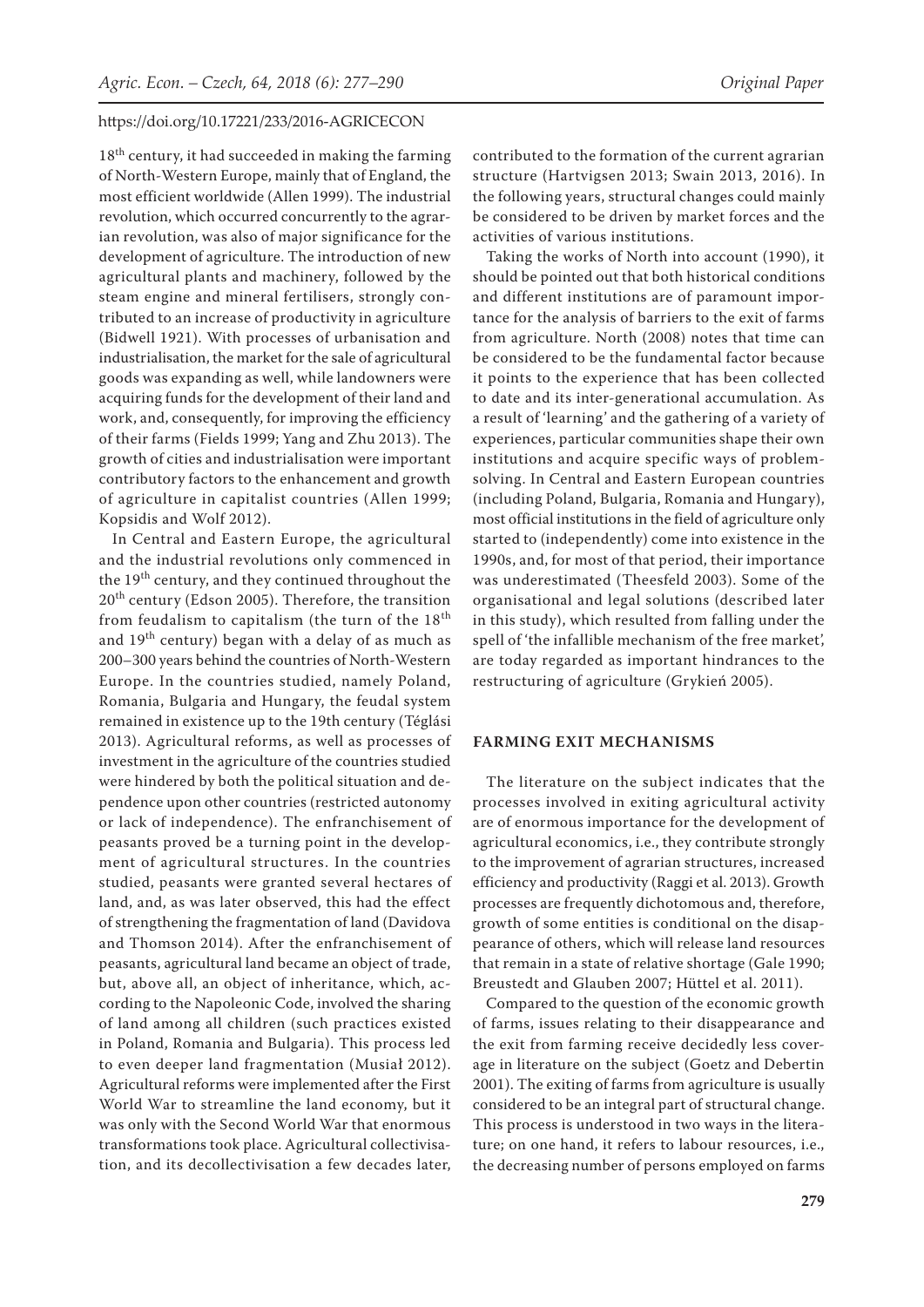(Kimhi and Bollman 1999; Tocco et al. 2013); on the other hand, it is presented as a process affecting the entire farming establishment (Breustedt and Glauben 2007; Raggi et al. 2013). In the former case, exit from farming and the farmer's retirement or commencing of work outside the farm would not usually result in the release of land and capital (e.g., the sale or lease of land resources or capital), as they continue to be used by persons remaining on the farm, or by the farmer's successor (Glauben et al. 2002). Such change contributes to the improvement of rates of employment in agriculture; however, the overall structure in the area remains largely unchanged. An entire farm exiting farming is of much greater significance in the context of structural changes. It takes place through the sale, donation or renting out of land to other parties, or the abandonment of land (Raggi et al. 2013). As a consequence of this process, an agricultural establishment ceases to operate as a productive entity. Bankruptcy occurs significantly less frequently. Research in the United States (Stam and Dixon 2004), as well as in Europe (Breustedt and Glauben 2007), shows that bankruptcy and liquidation of farms are not very frequent, and processes of exiting farming are usually preceded by voluntary decisions taken by farmers to pursue that course of action.

When analysing the processes involved in the growth, development and exit of farms from agriculture, the concept of life-cycle is commonly used. The theory of the life-cycle of an organisation, including that of farms, has been cited and used very frequently in literature on the subject for many years, with Levie and Lichtenstein (2010) managing to count as many as 104 different models. Models defining the life-cycle of a business make an analogy to human life, as they distinguish between birth, growth, maturity and decline. Studies conducted, *inter alia*, in North America (Gale 2003), Europe (Breustedt and Glauben 2007; Calus and Van Huylenbroeck 2008) and Australia (Weller et al. 2013) corroborate that both progressive and recessive processes (exit from farming) are closely related to the life-cycle of a farmer's family, while their dynamics are determined by the demographic characteristics of the family, particularly the age of the farm's owners. Similarly, in the agriculture of countries dominated by small family-owned farms, the ability of these entities to persist over the centuries relied on their dualistic character, i.e., the integration of the productive entity and the household. With the succession between generations, as soon as the existing owners entered the phase of decline in production (advanced

## https://doi.org/10.17221/233/2016-AGRICECON

age), there were successors among the closest family members who were ready and willing to take over the farm and who would usually give a new impulse for growth (Suess-Reyes and Fuetsch 2016).

With regard to the life-cycle of a farmer's family, at least three primary stages of farm development are distinguished, namely entry or takeover of a farm, followed by growth and survival and closing with exit from farming (Boehlje 1973; Schnicke et al. 2008). Numerous authors point out that the final phase is a critical point in the life of every farm, as it involves taking a decision on whether to continue activities or exit from farming (Mishra et al. 2004; Lobley et al. 2010). Unless the farm is transferred to the successor or sold in due time, its gradual economic decline follows. This process differs greatly from that occurring in other sectors of the economy. Bankruptcy, windingup and liquidation in the legal sense take place very rarely in the case of family farms (Stam and Dixon 2004; Breustedt and Glauben 2007). The process of a farm's exit from agriculture much more often proceeds in the following order: limitation of production, discontinuation of production (abandonment of land), devastation or divestment and finally complete exit through the sale of the entity's remaining assets and the allocation of the land for non-agricultural activities (e.g., for housing development) (Coppola 2004; Musiał 2009).

With reference to the theory of a farm's life-cycle and on the basis of the work done by Wojewodzic and Musiał, we propose a differentiation between three basic models of exit from farming: (1) the succession model ('rebirth' of the farm); (2) the quick palliative divestment model (rapid 'death' of the farm) and (3) the slow economic decline model (slow 'dying-out'). In the first case, the farm will be successfully transferred to the successor – a family member who will continue with the farming activity. The new owner's energy and innovative ideas should foster further development and growth of the establishment's resources. As a consequence of implemented changes, the farm has the opportunity to return to the path of growth, or at least to continue with agricultural activity. Over recent decades, it is this model that would have been encountered most frequently, though with the changes to traditional models of management and inheritance caused by economic, civilizational and cultural progress, contemporary farm owners are more and more often faced with the challenge of a lack of successors (Koteva et al. 2009; Zagata and Lostak 2013).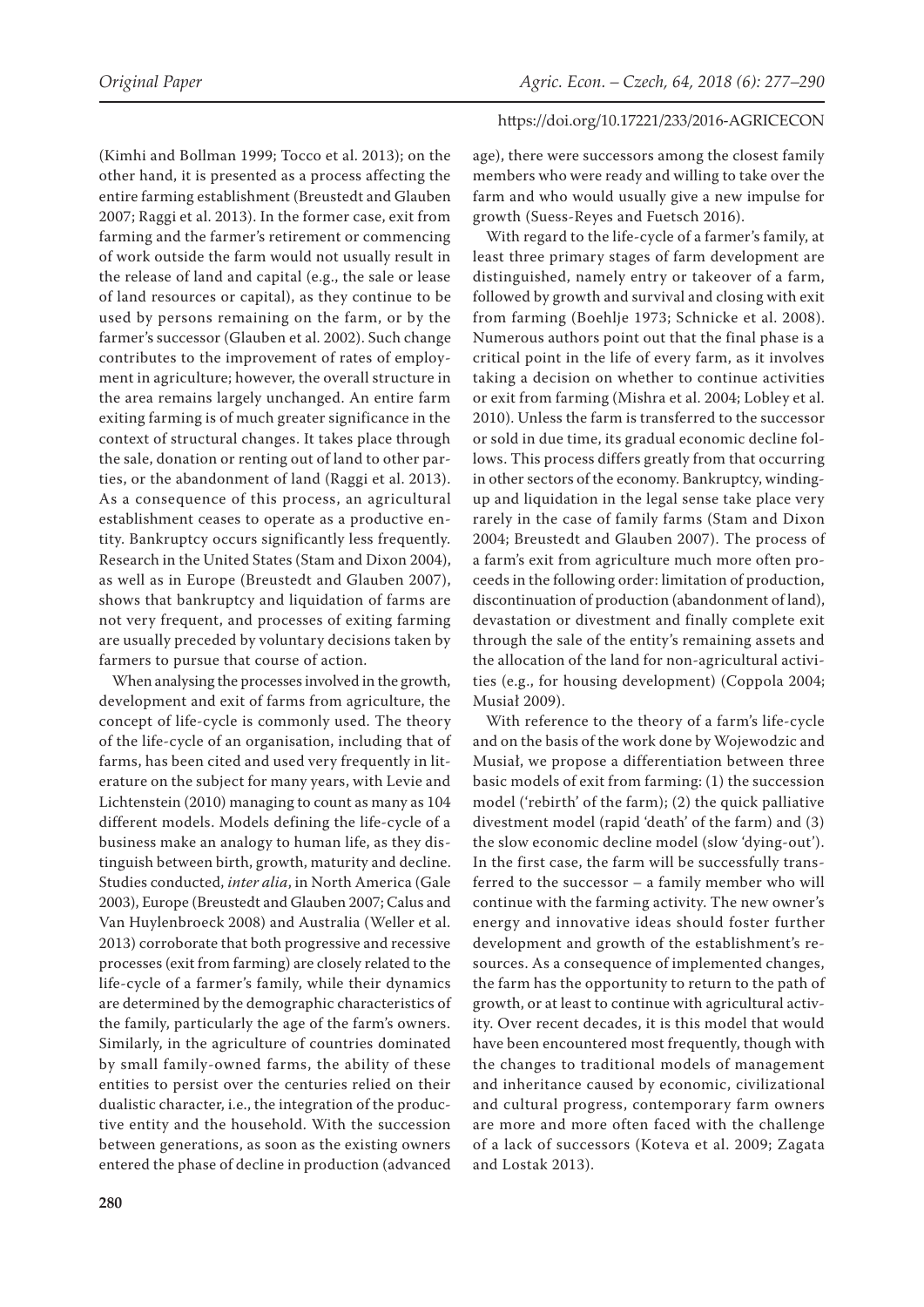In the quick palliative divestment model (Wojewodzic and Musiał 2014), exit from farming occurs through the discontinuation of agricultural production with a simultaneous change in the methods of utilising land and capital resources (transition from agricultural to non-agricultural models). This takes place by means of extensive divestments, i.e., the selling-off of production resources or absorption of the given entity by another agricultural holding through a sale transaction, donation, merger or long-term lease. As a consequence of these processes, the farm ceases to exist in a relatively short time. Particularly for small farms, this model seems to be relatively infrequent, and occurs most commonly when there is an evident lack of a successor, a family conflict, a change of the whole family's domicile, the need to repay debt quickly, bankruptcy and liquidation of the farm, expropriation of the farmer, e.g., for the purposes of construction of public infrastructure or major demand for funds for investments (e.g., investments in non-agricultural activities) or for living purposes (payment of medical expenses, helping the children, etc.) (Smithers and Johnson 2004). A quick exit from farming, thus, most often takes the form of a forced divestment. Other authors such as Maart et al. (2011) and Raggi et al. (2013) underline that the re-allocation of farm resources, in particular with a view to sale, involves a high degree of risk, as it is in principle irreversible. Decisions to make a quick exit from farming and to re-allocate resources are thus relatively rare. The slow economic decline model is seen much more frequently, particularly in territories where there is a fragmented agricultural structure (Wojewodzic and Musiał 2014). In this case, changes to the farm take the form of a series of subsequent divestments that may be planned (a slow and thought-out process of extinction of production and re-allocation of factors of production) or chaotic. In both cases, drawing the process out over time and avoidance of radical decisions leads to wastage of a portion of existing resources and (particularly in the case of chaotic decisions) to devastation of part of the farm's substantial assets. This mechanism may lead to a certain inertia, where the value of the revenue flows derived from asset sales are lower than the costs of the actual sales transaction itself. As a consequence, this prolongs the (non-)existence of the farm, which is no longer considered as a farm as such, as it is no longer involved in agricultural production. This situation can be considered to constitute an incomplete exit from farming, with the farm being transformed into a household with an owner of agricultural land.

On the basis of our own observations and those reported by other authors (Van Dijk 2007; Schnicke et al. 2008; Tocco et al. 2013; Wojewodzic and Musiał 2014; Fredriksson et al. 2017), it should be noted that in countries with a large proportion of small-scale agriculture (especially in Poland, Romania, Bulgaria and Hungary), the model of slow economic decline is encountered much more frequently than the quick palliative divestment model, occurring primarily in the case of:

- farms with owners who are having difficulty taking up or keeping a job outside farming (in that case, a farm serves as a form of security against job loss),
- farms operated by elderly persons and farms in which successors maintain production (or only ownership) out of respect for the views of their parents who are still alive,
- speculative' farms where ownership of land is a basis for gaining income from subsidies and/or leasing while the farmer is able to retain his legal status,
- cases where there are no potential buyers or no option of alternative use of resources released from the establishment,
- cases where the surplus in the value of the land and capital resources released over the costs of selling the farm is unacceptable for the owners, while the costs of maintaining the farm in the 'incomplete exit' stage are relatively low.

In economic practice, the choice of exit model by small farms is very rarely the result of an economic calculation. Most commonly, it is an intuitive or forced response to the changing external and internal conditions of agricultural production or an element in pursuing non-agricultural plans (aspirations) of the farmer's family members. Even though there may be some research into exit from agricultural activities in the world's primary sources (Higgins 2001; Kuehne 2013), this topic has not been taken into consideration in Central and Eastern European countries. However, assuming that predictions regarding the lack of successors for small farms prove correct, the slow economic decline model will prevail. It should be emphasised that, in the case of countries where small farms are prevalent, there is a very long list of specific barriers to exit from farming, which above all concern post-communist countries, including Bulgaria, Romania, Hungary and Poland. These barriers are the result of historical conditions, including the very fragmented structure of agricultural areas, unsettled questions of ownership and insufficient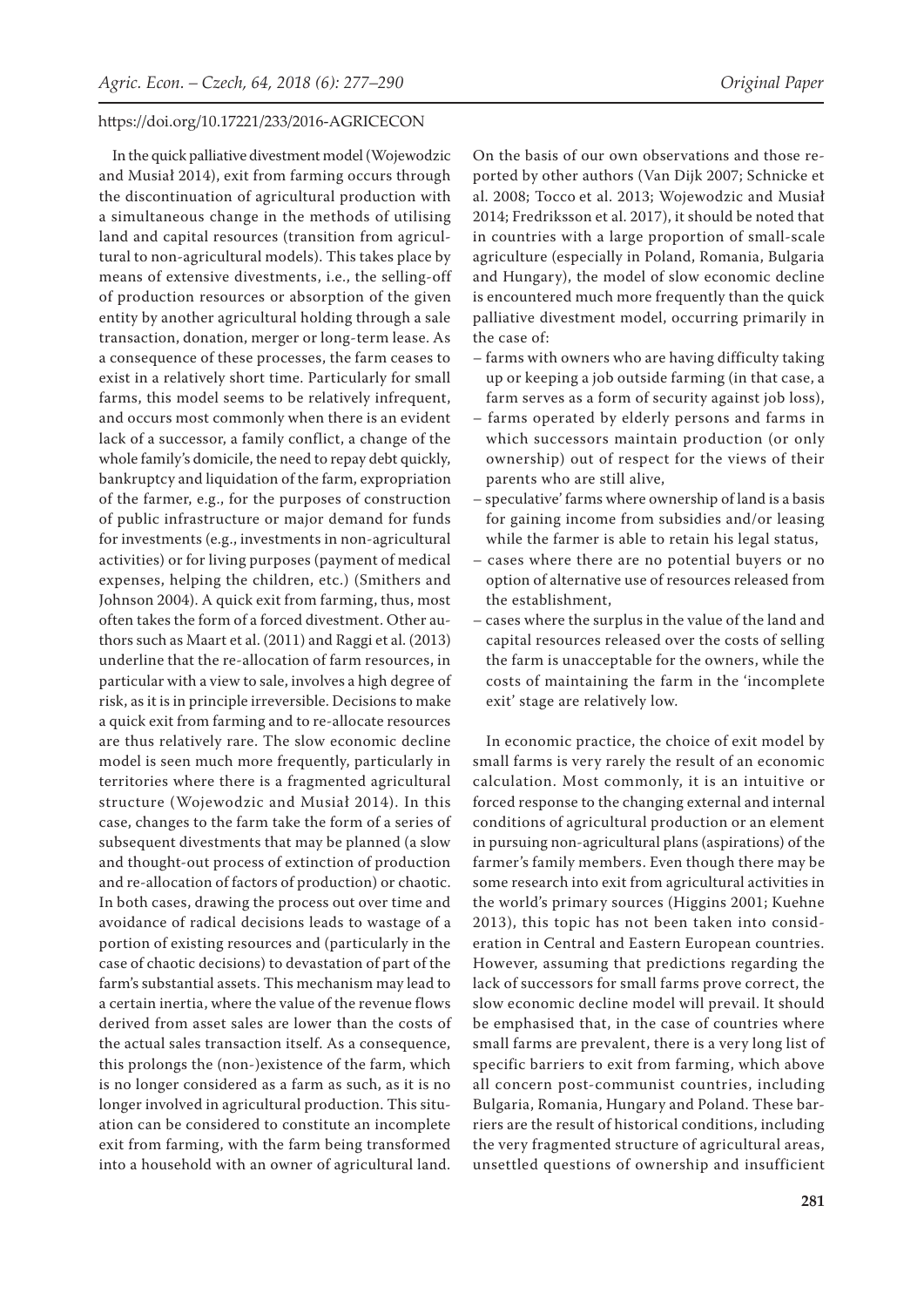supply of labour in non-agricultural professions (Van Dijk 2007; Vidican 2009; Fredriksson et al. 2017). Costs related to the re-allocation of farms' production factors (full exit from agriculture) seem to be a particularly important consideration and may take the form of both transaction costs and the costs of lost profits and opportunities (loss of political rents, including payments within the framework of the CAP, and loss of other economic rents).

# **BARRIERS TO EXIT FROM FARMING IN LIGHT OF THE THEORY OF TRANSACTION COSTS**

The concept of transaction costs (TCs) was made popular by Williamson (1979), though it is considered to have first originated in the work of R. H. Coase (Hardt 2009). These costs constitute an important part of the theory of economics, and the dynamic growth in this approach has led to term taking on a uniquely polysemic character. Arrow (1969: 48) defines them as the 'costs of keeping the economic system in motion', while according to North and Wallis (1986), they are all the costs associated with making exchanges. Yet another definition is presented by Eggertsson (1990: 14), who views transaction costs from the perspective of ownership rights. He considers TCs to be costs implied by the exchange of ownership rights to resources between entities/contracting parties (Foss and Foss 2005). The latter definition seems to work relatively well in defining transaction costs with reference to issues of exit from farming.

Transaction costs are covered very well in the literature, particularly with reference to re-allocation of farmland. Authors typically distinguish between two groups of costs (Swinnen et al. 2008; Ciaian and Paloma 2011): explicit costs, including administrative expenses related to sales of land, i.e., notarial and administrative fees, as well as various taxes; and implicit costs, mainly comprising costs of gathering information about transaction prices and parties to transactions, costs of contract negotiation and preparation, etc. Most of the costs presented also exist in the case of the sale of farm assets, including buildings, plant and machinery used in agricultural production, though here and, specifically in the case of administrative expenses, the extent of the charges is slightly different (e.g., notarial costs would not usually be incurred for sales of plant and machinery for farm production, etc.).

# https://doi.org/10.17221/233/2016-AGRICECON

The magnitude of administrative charges related to the re-allocation of farm assets, particularly farmland, play a significant role in determining structural changes, such as definitive exit from farming (Swinnen et al. 2008). Despite the fact that registration tax is significantly lower (or non-existent) in most new EU Member States, including Poland, Bulgaria, Romania and Hungary, than in the old 15 Member States, once a series of other charges, such as notarial fees, land survey charges and court fees have been taken into account, the overall costs may range from 10 to 30% of the value of the land sold, which is more than in the majority of the original 15 Member States (Ciaian and Kancs 2012). When very small areas of land are sold and ownership title to the land is not properly established, administrative costs may even exceed the value of the transaction itself (Prosterman and Rolfes 1999; Hartvigsen 2014). Apart from administrative expenses, sellers of land and other assets would also usually incur costs of agents and commissions, ranging from 2 to 3% of the transaction value (Ciaian and Kancs 2012).

In the countries studied, apart from relatively high explicit costs, implicit costs are also high, mainly as a result of the process of decollectivisation of farming and extreme agrarian fragmentation (Van Herck et al. 2013). These costs are due to certain imperfections in property rights and high exit costs in cases of unclear land boundaries (Ciaian and Swinnen 2006; Van Dijk 2007). Chaotic decollectivisation of farming in the Central and Eastern European countries studied, extensive restitution of very small agricultural parcels to their former owners, as well as practices resulting from the Napoleonic Code, i.e., equal division of farms between descendants (applicable to the present day in many regions of Poland, Bulgaria and Romania, though not in the Czech Republic, where the farm was given to the oldest son who 'paid off' his siblings,), and the resulting lack of clearly established rights of ownership contribute to the high costs of selling farms (Bielik et al. 2005; Musiał 2012). Especially high costs will be incurred for small parcels of farmland, as some expenses are fixed costs irrespective of the value of the transaction (e.g., various charges related to registration and closing the transaction); thus, the smaller the area of land sold, the higher the cost of sale per unit of area (Ciaian 2007). In the Central European countries studied, mainly in regions with poorer conditions of agricultural production, all of the problems referred to above are found to occur (Ciaian and Kancs 2012), albeit to varying degrees.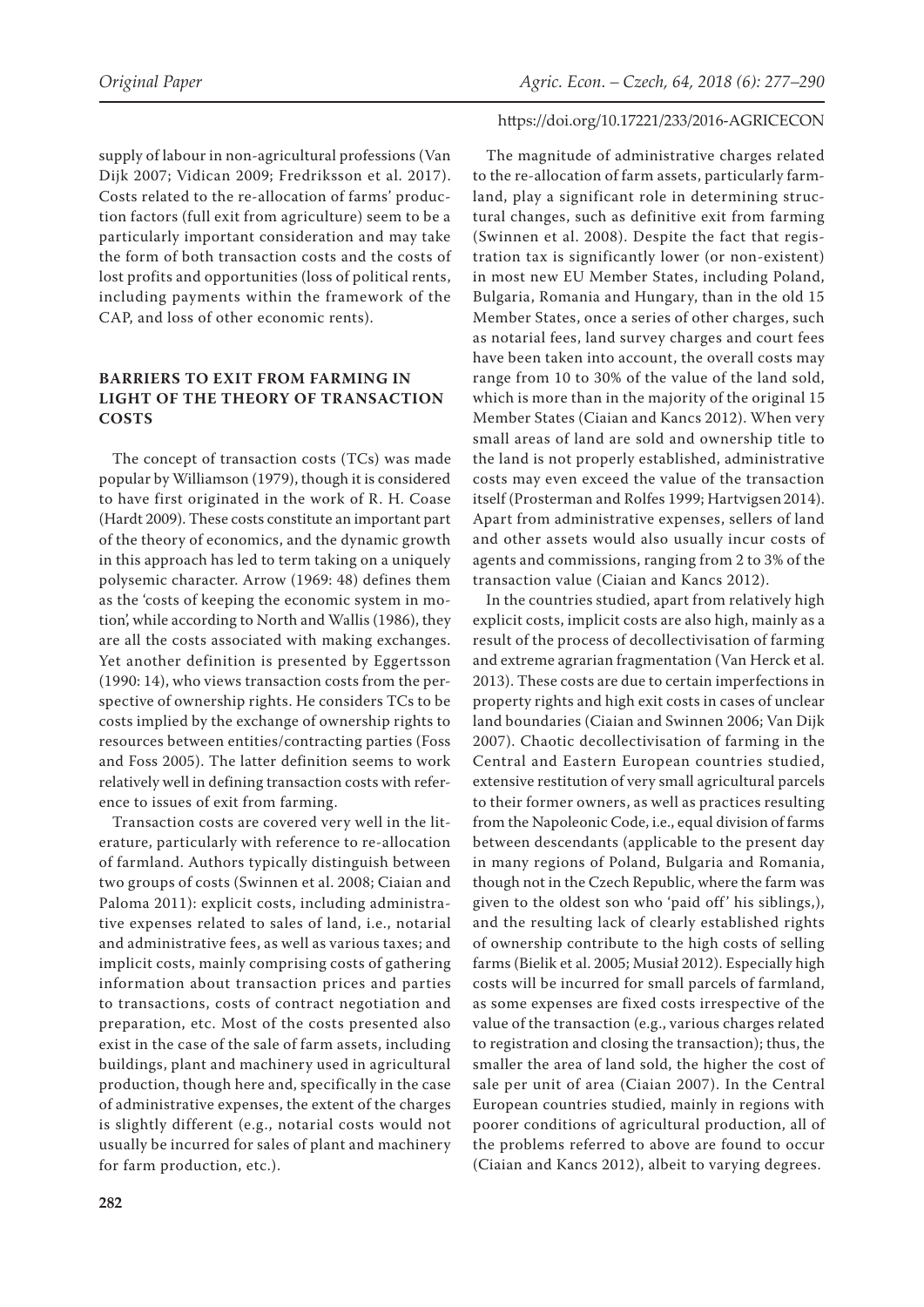The conversion of farmland to land for non-farming purposes, or the transfer of such land to other parties is an essential condition for a complete exit from farming. Changes of ownership often run into difficulties, due to long-term neglect in the transfer of titles of ownership, i.e., inheritance proceedings not completed, non-existent land and mortgage registers, and omissions in the field of land surveying, i.e., missing milestones, divergence between geodesic maps and the actual on-site conditions, disputes among neighbours (Bielik et al. 2005; Musiał 2012; Van Holst et al. 2014). Activities required to clarify legal status are very time-consuming and costly. In addition, in view of the complexity of many situations and procedures, incomplete documentation, and multiple parties to proceedings who are often scattered across the globe, ultimate success is not guaranteed. Thus, the preparation of property for sale generates costs which exceed the farmer's financial capabilities. Moreover, it may simply prove unreasonable from the point of view of certain economic criteria, particularly if the costs of clarifying legal status or repayments to potential co-owners exceed the actual value of the property (Hartvigsen 2014).

Many studies have shown that the fragmentation of farmland plots in Central and Eastern Europe is a major limiting factor for finding a buyer for farmland (Ciaian 2007; Van Dijk 2004, 2007). The group of potential buyers would be very often limited to owners of neighbouring plots, or entities willing to buy adjacent properties from several landowners together. The advancement of urban development processes in rural areas, mainly along public roads, makes the issue of providing access to farmland even more complex (Van Dijk 2007). This situation results in the generation of further expenses, the emergence of conflicts among neighbours, and very often a decrease in the value of the plots intended for sale or a significant delay in the possibility of selling, with the success of a full exit from farming becoming dependent on the decisions of owners of adjacent land (Bhatta 2010). A search for buyers requires the preparation of a professional sales proposal, and therefore necessarily involves assistance from agents, property surveyors and other advisors. Furthermore, costs of cleaning up the land have an influence on the cost of exit from farming, particularly if the land has remained unused for a certain period (removal of self-seeders, roots, weeds), or if old buildings are located on the property (dismantling) or if there are illegal refuse sites (Wojewodzic 2013).

The magnitude of transaction costs incurred by the seller of farm is also determined by factors such as the frequency of transactions and characteristics of assets (Rørstad et al. 2007). In a vast majority of cases, the sale of a farm is not a recurrent process and is therefore characterised by high uncertainty, and the transaction costs associated with seeking, gathering and processing information, as well as the costs of closing and monitoring the transaction are high, as the seller does not usually have adequate information or experience relating to such transactions. Special attention should be drawn to the characteristics of assets divested or devastated as a consequence of exit from farming. The literature that has undertaken a systematic analysis of this issue (Czyżewski and Grzelak 2011; Stankiewicz 2012), points to four main elements defining the specificity of assets: specific location, physical specificity, dedicated assets and humanitarian assets. Taking this further, it should be noted that both farmland and the majority of fixed assets used on a farm could also be considered to be specific assets. The immovability of land and its spatial character, as well as the fixed positions of buildings, including the residential building which is often located within the borders of the farm, are the factors that strongly restrict the number of potential buyers, the ability to close the transaction and therefore increase the costs associated with the potential transaction. In addition, some fixed assets may be 'dedicated assets' or exhibit so-called 'physical specificity', thus strongly hindering their usage on another farm (or by another business) or even making it impossible (e.g., drive-through silo bins, dunging gutters, storage and drying facilities).

Apart from the transaction costs discussed above, which are typically incurred as expenses, there is also a vast group of costs of lost profits associated with exit from farming, which are more difficult to measure. They are to a large extent related to farmers giving up economic and political rents arising from farm ownership and farmer status. This is quite well explained by the rent-seeking theory developed as part of the institutional approach.

# **RENT-SEEKING AS A BARRIER TO EXIT FROM FARMING**

Research in the field of rent-seeking theory was first pursued by Gordon Tullock and the concept itself was first used by Anne Krueger in 1974 (Wilkin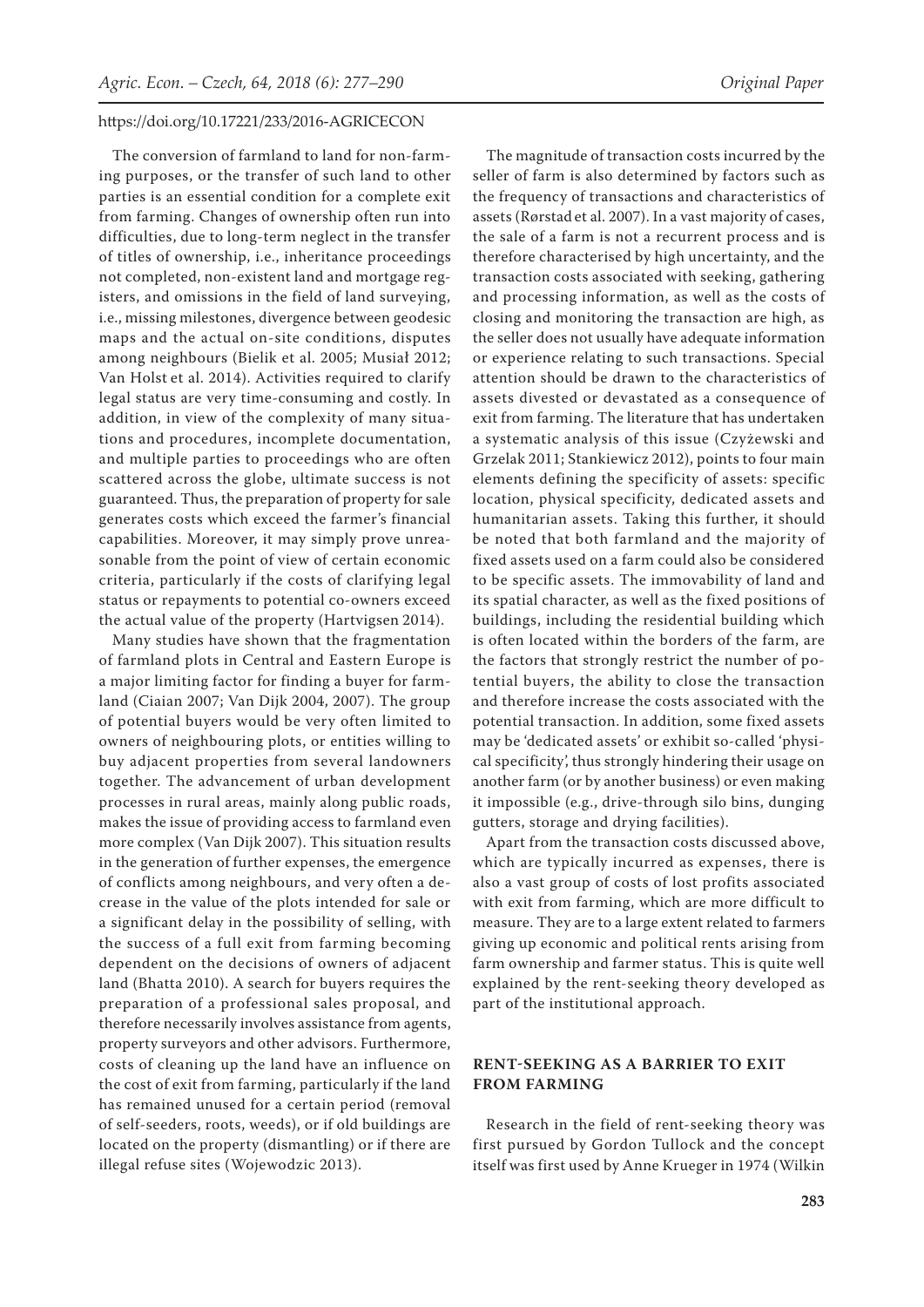2005; Congleton et al. 2008). The theory attempts to answer the question of how economic entities, including farms, seek to obtain measurable benefits through the acquisition of public funding or establishment of advantageous conditions for pursuing their economic activities (Pasour 1987; Czyżewski and Brelik 2014). Related literature on the subject indicates that political rents can be acquired legally, if the given entity is lawfully exercising its entitlements, or illegally, if artificial conditions are created to generate a variety of advantages (e.g., through corruption) (Georgiev 2010). This article only covers the former issue.

The agricultural sector is one of the most protectionist industries, which contributes to the ability to gain access to high political rents (Furtan et al. 2008; Furtom et al. 2009). Exiting farming thus means giving up the possibility of acquiring such rents. According to the principle of maximising utility, a farmer that decides to sell/transfer his farm will not only consider his expenses, but also the costs of lost profits and opportunities, including the ability to receive various subsidies, preferential treatment in the field of insurance, etc.

One of the most important political rents acquired by farms is the rent arising from the entitlement to take advantage of budget transfers, including Common Agricultural Policy (CAP) payments and preferential insurance and tax systems. Studies conducted by Breustedt and Glauben (2007) in the old EU Member States and by Raggi et al. (2013) indicate that in regions with relatively high subsidies in the  $1<sup>st</sup>$  Pillar of the CAP, the scale of exits from farming tends to be lower. Currently, there are no any unambiguous studies in the literature that allow this phenomenon to be verified in Central and Eastern European countries; however, analyses by Davidova et al. (2013) show that direct payments may artificially prolong the existence of some small-scale farms. Among the Central and Eastern European countries under review during the period 2007–2013, the payments were highest in Hungary, slightly lower in Poland and lowest in Romania and Bulgaria. Apart from the amounts of subsidies, the scale of exits from farming is also affected by the criteria for receiving such payments, including cross-compliance requirements and, most of all, the minimum size of the establishment entitling the owner to apply for funding. Among all the countries studied, Poland has clearly the least

stringent requirements related to receiving area-based payments, i.e., a minimum of 1 hectare of farmland consisting of parcels with an area of  $> 0.1$  ha, while the minimum parcel size in Romania and in Hungary is 0.3 ha and 0.25 ha, respectively (Davidova et al. 2013). In general, in most countries where small farms are prevalent, minimum parcel sizes are under 0.5 ha. Easy access to area-based payments for small farms is one of the key barriers to exit from agriculture (Hubbard 2013).

Exit from farming may also involve the withdrawal of insurance and tax privileges. Out of the Central and Eastern European countries studied, this mainly applies to Poland, and, to a much lesser extent, to Hungary. There is a separate social insurance system for farmers in Poland and, in principle, owners of at least 1 hectare of land<sup>1</sup> are entitled to take advantage of highly preferential rates of social insurance payments (Potori et al. 2014). For farms < 50 ha, the monthly rate of pension and disability insurance and sickness insurance contributions per person was approx. €40 in 2015, while entrepreneurs have to pay ca.  $\epsilon$ 250 and employees earning the minimum wage pay ca.  $€80.$  These privileges are also available to farmers running small businesses, which makes the system prone to abuse (Dacko and Dacko 2014). Farmers in Hungary are part of the general social security system, which is less beneficial than that in Poland, yet still offers certain privileges for small-sized farms. Entities with revenue excluding subsidies of less than €26.6 have to pay a 4% health care contribution in kind on 20% of their revenue from the previous year, and a pension contribution of 10% of the minimum wage. Unlike larger individual farms and businesses, they are not obliged to pay 27% social contribution tax (Potori et al. 2014). In the remaining countries, i.e., in Bulgaria and Romania, farmers are part of the general social security system and do not have any such privileges. Moreover, in both these countries only a small group of producers are covered by social security, as it is only mandatory for registered farmers in Bulgaria (Pension insurance ... 2011) and is voluntary in Romania, operating on the same terms as those applicable to business operators (Cenar 2011, Social security ... 2003). There are certain preferences in the Hungarian insurance system for farm owners; however, there is no research to verify its impact on exit from farming. The situation is slightly different

<sup>1</sup> Another option available in Poland is insurance upon request for agricultural establishments < 1 ha. A farm owner only has to declare that the farm is his regular source of income.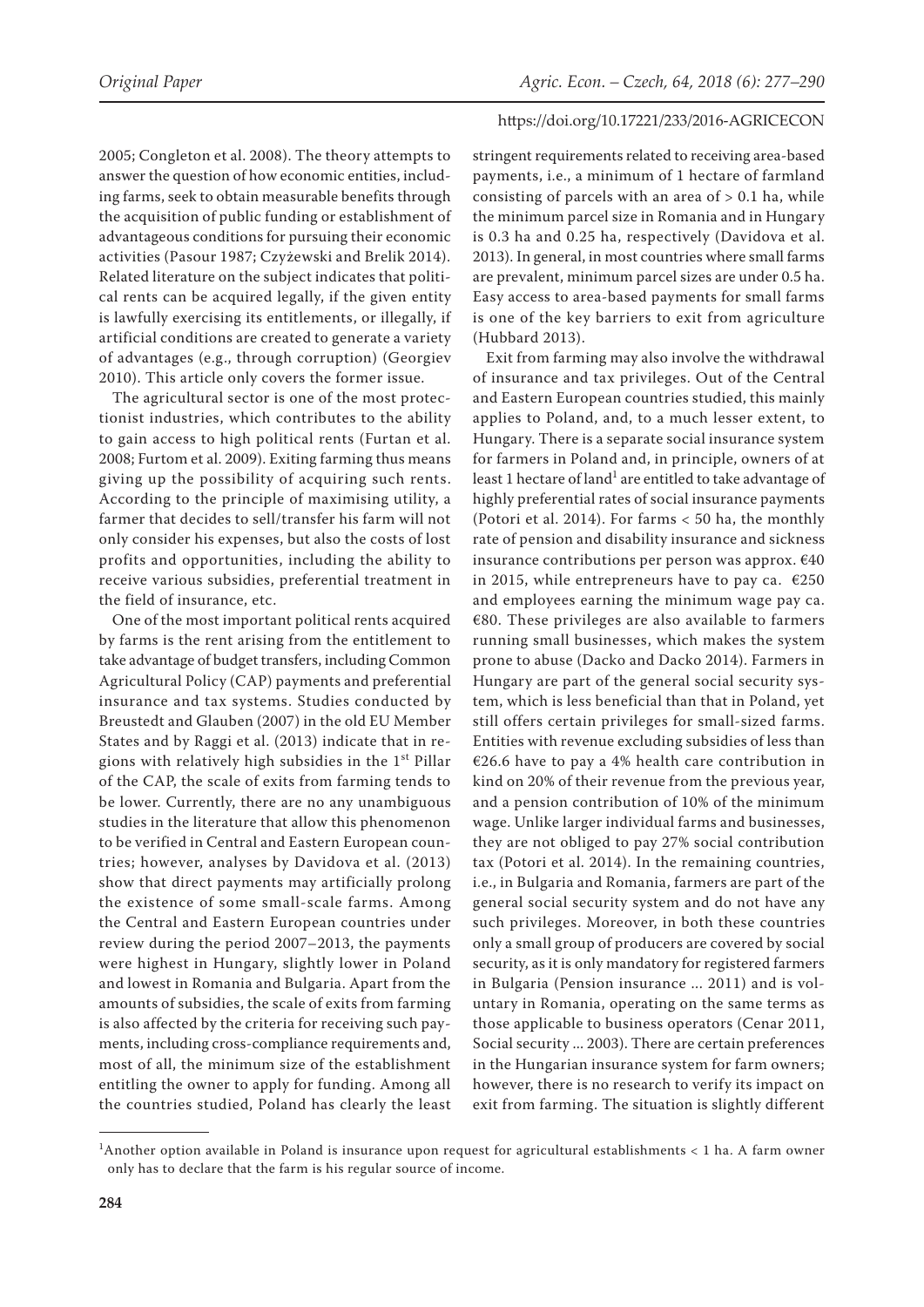in Poland where it is often claimed that the highly preferential insurance system places strong restrictions on structural transformation (Podstawka 2010; Musiał and Wojewodzic 2014).

One type of rent that seems to have a negative effect on farms exiting agriculture is the so-called capital rent (Sikorska 2013; Musiał and Wojewodzic 2014) arising from the title to land. Ownership of land in a particularly attractive location is not only a source of prestige in the local community and an economic safeguard for the owner and his family members, but also a factor contributing to the growth of value of that capital. The market price of land increases during a construction boom but at the same time it would not usually decrease during a crisis. Farmers who own small farms in the countries studied, particularly in suburban areas but also in other economic zones where there is a high demand for land, are not willing to sell their land as they assume that the price of land will continue to grow. Similar conclusions have been drawn, among others, by Kilian and Salhofer (2008), Molnár and Vandenbroucke (2010), Ciaian and Kancs (2012) and Musiał and Wojewodzic (2014). Capital rent can also be an important factor in typical farming areas, and above all in those with very favourable natural conditions, as the prices are expected to rise once foreign investors are given the opportunity to buy land. Some authors point out that these processes are already taking place not only in Bulgaria and Romania (Silasi 2013), but also in Hungary and in Poland (Bielik et al. 2005).

Another form of rent available to farm owners is planning rent (a form of location rent) that may arise as a consequence of adoption of zoning plans. Land owners expect prices to rise as a consequence of reclassification of land and its sale for non-agricultural purposes, such as housing (Radzimski 2012; Musiał and Wojewodzic 2014). Such rents can be drawn upon in all the countries, particularly in regions situated in the vicinity of towns and cities, and in locations of special natural value.

Apart from the political rents specified above, economic rents are received by farms as well, resulting from the use of production resources to manufacture and provide goods and services. Thus, exit from farming implies not only giving up sources of income from agricultural activity, but also having to purchase food that used to be produced by the farmer on his own farm.

In analysing the causes of slow structural changes, including the full release of production resources,

social factors are often emphasised, i.e., the low level of education of farm owners, their attachment to tradition and reluctance to change (Goetz and Debertin 2001; Calus and Van Huylenbroeck 2008; Viira et al. 2009). In addition, it should be emphasised that farmers in post-socialist countries belong to a social group which is reluctant to make any radical strategic changes in its activities, with a particular reluctance to sell their land. The resistance to social and professional change typical of that social group has enabled farmers to survive on their land through the historical turmoil that has gone on around them (Halamska 2013). Emotional as well as economic factors ('you only sell land once') make it difficult for farmers to make the decision to exit farming, even under conditions in which proceeding with agricultural activities is not economically viable (Van Dijk 2007).

Poverty is a relatively high barrier to the complete exit from agriculture for farming families, mainly in Romania and Bulgaria, but also in the remaining countries too. Farms, even if they do not bring any income, still provide their owners with some form of protection from extreme poverty. According to Hubbard (2013), operating a farm in such countries as Bulgaria and Romania allows poor farm households to survive, with products originating from their own farms (used or sold through informal channels) accounting for as much up to 50% of their incomes. In this case, extreme poverty constitutes a barrier to structural transformations.

#### **CONCLUSIONS**

Dynamic processes of structural change, including a decrease in the number of small farms, have been observed in Central and Eastern European countries for at least 25 years. These tendencies are considered positive, yet it is often overlooked that a major part of these farms discontinue agricultural production in the formal sense only, while the farmland – in particular in regions with a fragmented agrarian structure – is retained by the entities that used to be the productive entities until recently. The explanation for this phenomenon can be sought not only in historical, cultural and institutional considerations specific to Central and Eastern Europe, but also in economic calculations, including the high costs of exit from farming and land owners' pursuit of economic rents.

When it comes to discussing barriers to exit from farming, the primary reasons given are usually low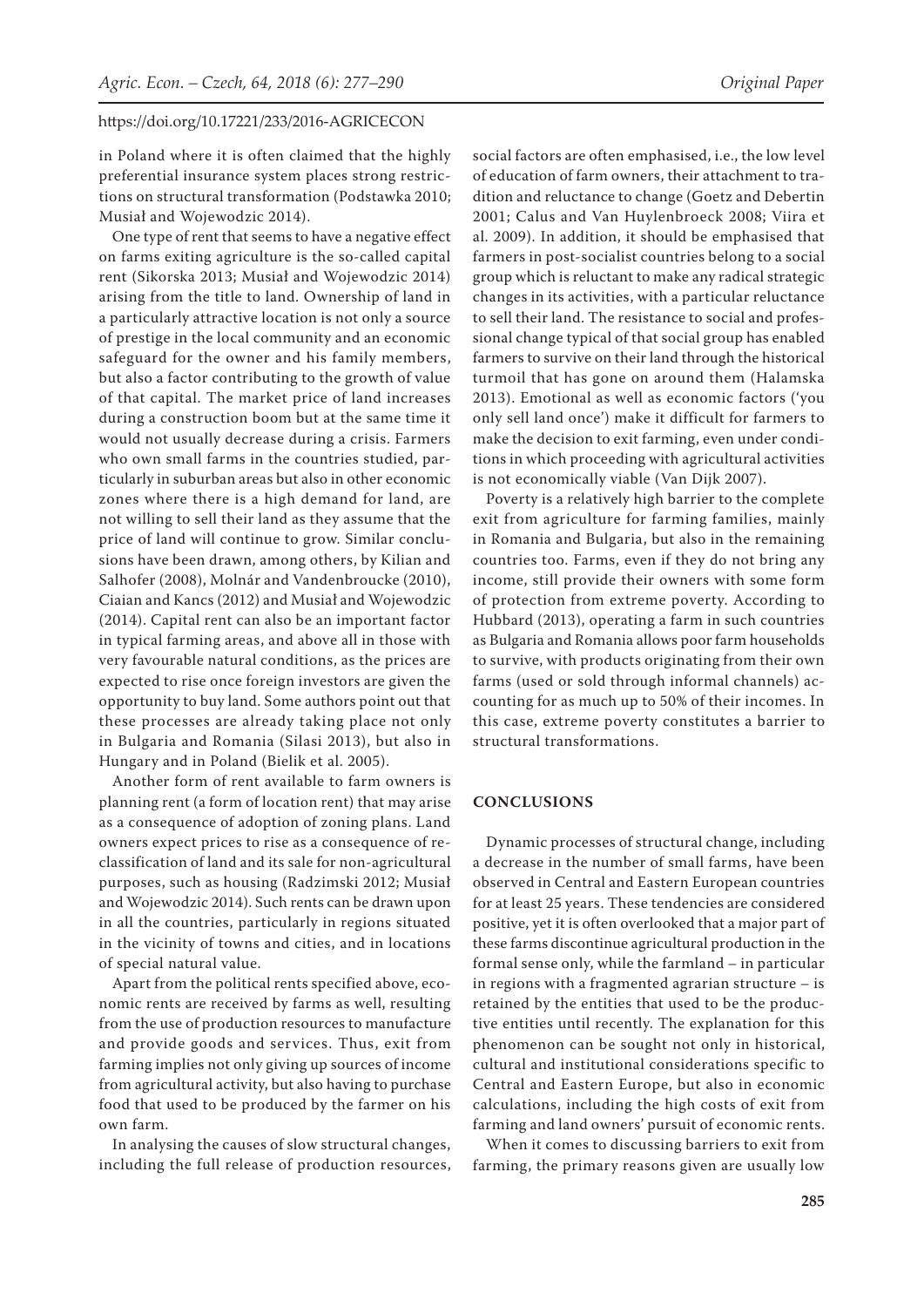efficiency of production and a lack of capital on the part of potential buyers. Lack of financial resources on the part of sellers continues to be overlooked, as does their need to incur expenses related to the preparation and closing of transactions involved in the sale of existing resources (the actual transaction costs of liquidating the farm). The presence of transaction costs recognised as expenses, together with the emotional costs and costs of alternatives, which are difficult to evaluate and estimate, should be considered the most important barrier to complete liquidation of a farm. The actual transaction costs incurred are very often the factor that delays or even prevents a land owner from making a full exit from farming, causing the process to stop at discontinuation of production. In this context, the costs of clarifying the legal and geodesic status of the land are particularly significant, as are the costs of cleaning up the land and costs of seeking a buyer. For small farms or small plots of agricultural land, the ratio of actual transaction costs (expenses) to the value of the property intended to be the object of transaction is particularly disadvantageous. In certain extreme cases, transaction costs may exceed potential sales revenues, which may to a certain extent explain the reluctance of small farm owners to sell off their land.

The seeking of rents by farmers is also essential in delaying their decision to exit farming completely. With the ability to draw benefits from the ownership of land (area-based payments, lease rent, access to cheaper social security, tax privileges), farmers are not interested in selling their farms or granting longterm leases. This is because the expected benefits from owning land are worth more than the amounts that can be gained from selling the farm. In countries where small farms are prevalent, and in Poland in particular, the institutional framework, including very significant privileges for land owners, delays transfer of production factors to developing farms. Thus, political rents, along with transaction costs, should be considered to be the primary factors in delaying structural changes in general, and exit from farming in particular.

# **REFERENCES**

Abelairas-Etxebarria P., Astorkiza I. (2012): Farmland prices and land-use changes in periurban protected natural areas. Land Use Policy, 29: 674–683.

#### https://doi.org/10.17221/233/2016-AGRICECON

- Akerlof G.A. (1970): The market for "lemons": quality uncertainty and the market mechanism. Quarterly Journal of Economics, 84: 488–500.
- Allen R.C. (1999): Tracking the agricultural revolution in England. The Economic History Review, 2: 209–235.
- Arrow K.J. (1969): Essays in the Theory of Risk-Bearing. Markham, Chicago.
- Arrow K.J. (1994): Methodological individualism and social knowledge. The American Economic Review,  $84: 1-9.$
- Bidwell P.W. (1921): The agricultural revolution in New England. The American Historical Review, 26: 683–702.
- Bielik P., Horska E., Turcekova N. (2005): Some aspects of land market in Central and Eastern European countries: focus on Slovakia. Agricultural Economics – Czech, 51: 335–341.
- Bhatta B. (2010): Causes and consequences of urban growth and sprawl. In: Analysis of Urban Growth and Sprawl from Remote Sensing Data. Springer, Berlin Heidelberg: 17–36.
- Boehlje M. (1973): The entry-growth-exit processes in agriculture. Southern Journal of Agricultural Economics, 5: 23–36.
- Breustedt G., Glauben T. (2007): Driving forces behind exiting from farming in Western Europe. Journal of Agricultural Economics, 58: 115–127.
- Calus M., Van Huylenbroeck G. (2008): The succession effect within management decisions of family farms. In: 12th Congress of the European Association of Agricultural Economists – EAAE 2008.
- Cenar I. (2011): The pension system for farmers in Romania facts and perspectives. Romanian Economic Business Review, 6: 27–35.
- Ciaian P. (2007): Land reform and productivity gains with multiple market imperfections. EERI Research Paper Series No. 1/2007, Economics and Econometrics Research Institute (EERI), Brussels.
- Ciaian P., Swinnen J. (2006): Land market imperfections and agricultural policy impacts in the new EU member states: a partial equilibrium analysis. American Journal of Agricultural Economics, 88: 799–815.
- Ciaian P., Pokrivcak J., Drabik D. (2009): Transaction costs, product specialisation and farm structure in Central and Eastern Europe. Post-Communist Economies, 21: 191–201.
- Ciaian P., Kancs D. (2012): The capitalization of area payments into farmland rents: micro evidence from the new EU member states. Canadian Journal of Agricultural Economics, 60: 517–540.
- Ciaian P., Paloma S.G. (2011): Valuation of EU agricultural landscape. EERI Research Paper Series No. 20/2011,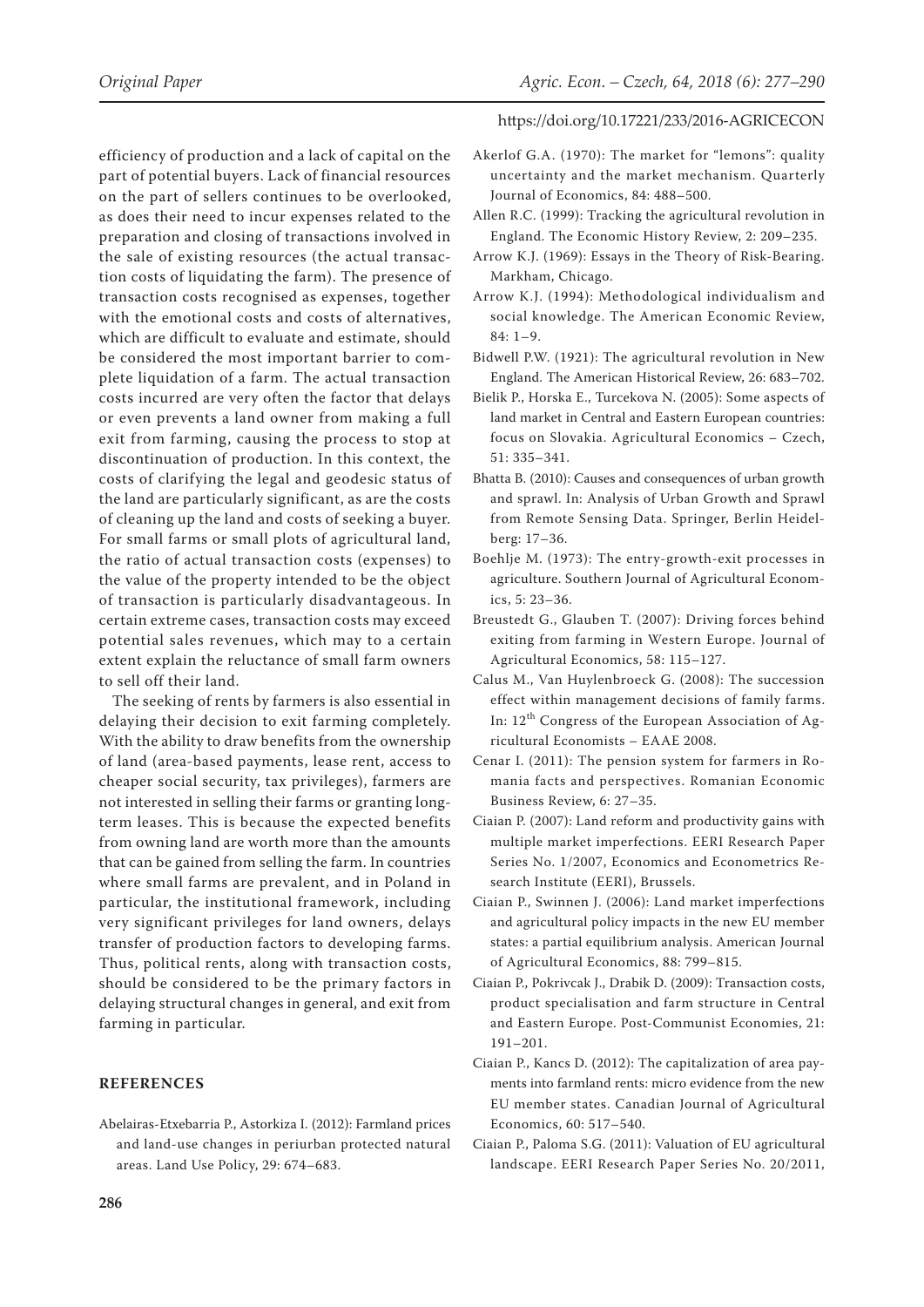Economics and Econometrics Research Institute (EERI), Brussels.

- Congleton R.D., Hillman A.L., Konrad K.A. (2008): Forty years of research on rent seeking: an overview. In: The Theory of Rent Seeking: Forty Years of Research 1. Springer-Verlag: 1–42, Heidelberg.
- Coppola A. (2004): An economic perspective on land abandonment processes. Working paper No. 1/2004 presented at the AVEC Workshop on "Effects of Land Abandonment and Global Change on Plant and Animal Communities". Anacapri, Oct 11–13, 2004.
- Czyżewski B., Grzelak A. (2011): The Practical and Theoretical Determinants of Transaction Costs – the Case of Food Industry in Poland in 1992–2009. SGH, Warsaw: 185–206.
- Czyżewski B., Brelik A. (2014): Political rents in the European Union's agriculture. Management, 18: 191–203.
- Dacko M., Dacko A. (2014): Improving the area structure of Polish agriculture – a systemic approach. Problems of Small Agricultural Holdings, 2: 23–37.
- Davidova S.M., Bailey A., Dwyer J., Erjavec E., Gorton M., Thomson K. (2013): Semi-subsistence farming: value and directions of development. Directorate-General for Internal Policies Policy Department B: Structural and Cohesion Policies, European Parliament, Brussels.
- Davidova S., Thomson K.J. (2014): Family farming in the enlarged EU: Concepts, challenges and prospects. In: 142<sup>nd</sup> Seminar EAAE Seminar Growing Success? Agriculture and rural development in an enlarged EU, Corvinus University of Budapest, Budapest, May 29–30, 2014.

Edson S. (2005): The Industrial Revolution. Castellon.

- Eggertsson B. (1990): Economic Behavior and Institutions: Principles of Neoinstitutional Economics. Cambridge Surveys of Economic Literature, Cambridge University Press.
- Eurostat (2016): Available at http://ec.europa.eu/eurostat/ data/database (accessed Nov 3, 2016).
- Fields G. (1999): Urbanization and the transition from agrarian to industrial society. Berkeley Planning Journal, 13: 102–128.
- Foss K., Foss N.J. (2005): Resources and transaction costs: how property rights economics furthers the resource –based view. Strategic Management Journal, 26: 541–553.
- Fredriksson L., Bailey A., Davidova S., Gorton M., Traikova D. (2017): The commercialisation of subsistence farms: Evidence from the new member states of the EU. Land Use Policy, 60: 37–47.
- Furtan W.H., Jensen M.S., Sauer J. (2008): Rent seeking and the Common Agricultural Policy: Do member countries free ride on lobbying? In: 107<sup>th</sup> EAAE Seminar Model-

ing of Agricultural and Rural Development Policies, Sevilla, Jan 29–Feb 1, 2008.

- Furtom H., Sauer J., Jensen M.S. (2009): Free-riding on rent seeking – an empirical analysis. Public Choice, 140: 479–500.
- Gale H.F. (2003): Age-specific patterns of exit and entry in U.S. farming; 1978–1997. Review of Agricultural Economics, 25: 168–186.
- Gale H.F. (1990): Economic analysis of farmer participation in the dairy termination program in North Carolina and Virginia. Southern Journal of Agricultural Economics, 22: 123–131.
- Georgiev M. (2010): "Rent seeking" in agricultural contracts in the country. Trakia Journal of Sciences, 8: 230–233.
- Goetz S.J., Debertin D.L. (2001): Why farmers quit: a country-level analysis. American Journal of Agricultural Economics, 83: 1010–1023.
- Glauben T., Tietje H., Weiss C.R. (2002): Farm succession plans and actual behaviour: evidence from a household survey and census data. In: 2002 Annual meeting, July 28–31, Long Beach, No. 19691, American Agricultural Economics Association (New Name 2008: Agricultural and Applied Economics Association).
- Gorynia M. (1999): The firm the new institutional approach. Ekonomista, 6: 777–790.
- Grubbström A. (2011): Emotional bonds as obstacles to land sale – attitudes to land among local and absentee landowners in Northwest Estonia. Landscape Urban Planning, 99: 31–39.
- Grykień S. (2005): Transformacja rolnictwa w krajach Europy Środkowo-Wschodniej. Przegląd Geograficzny, 77: 213–233.
- Halamska M. (2013): Live in rural areas: lifestyle factors. Village and Agriculture, 159: 28–42.
- Hardt L. (2009): The history of transaction cost economics and its recent developments. Erasmus Journal for Economics and Philosophy, 2: 29–51.
- Hartvigsen M. (2013): Land reform in Central and Eastern Europe after 1989 and its outcome in form of farm structures and land fragmentation. Land Tenure Working Paper No. 24, FAO.
- Hartvigsen M. (2014): Land reform and land fragmentation in Central and Eastern Europe. Land Use Policy, 36: 330–341.
- Higgins V. (2001): Governing the boundaries of viability: economic expertise and the production of the 'lowincome farm problem' in Australia. Sociologia Ruralis, 41: 358–375.
- Hodgson G.M. (2007): Meanings of methodological individualism. Journal of Economic Methodology, 14: 211–226.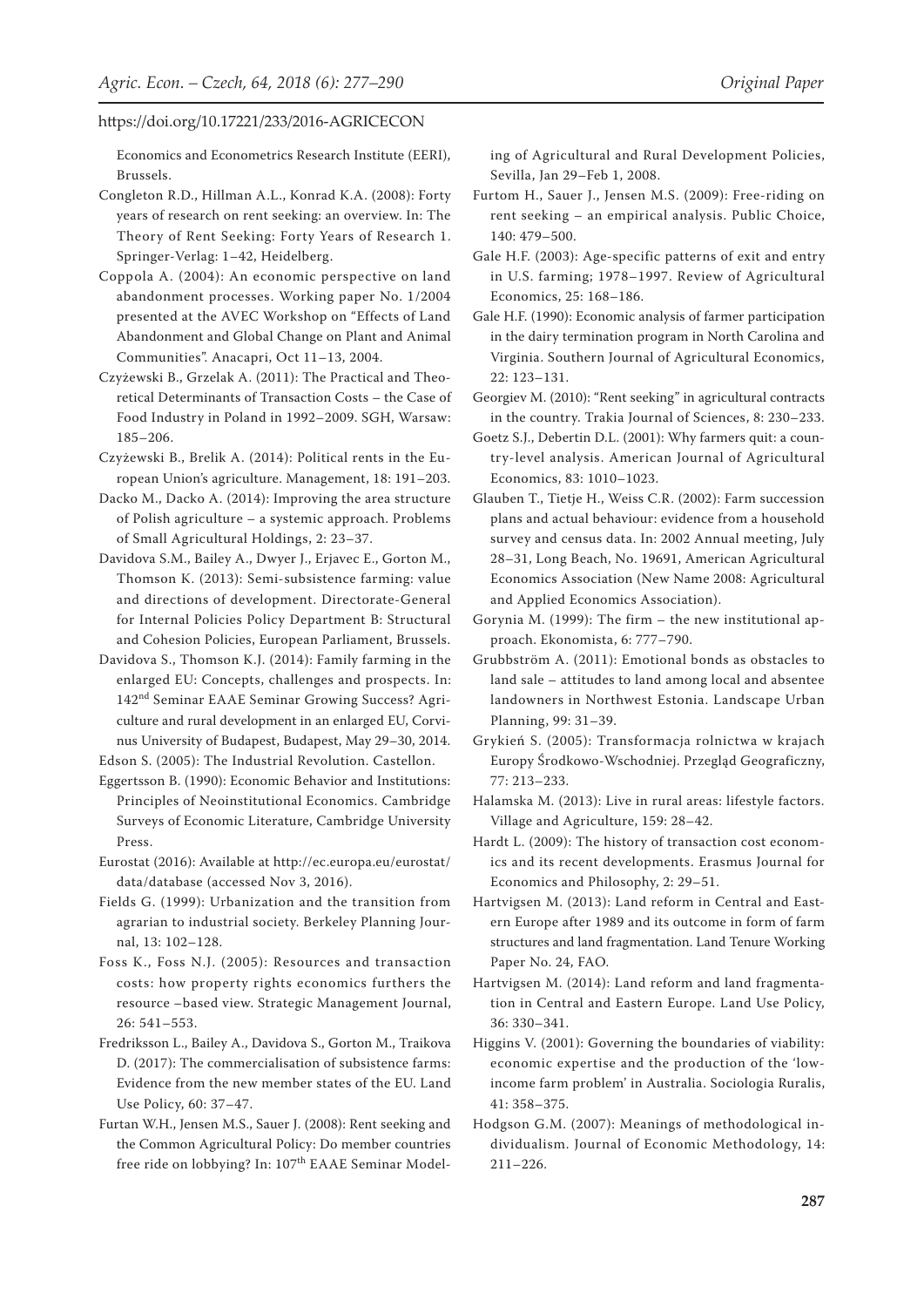- Holtslag-Broekhof S.M., Beunen R., van Marwijk R., Wiskerke J.S.C. (2014): "Let's try to get the best out of it" understanding land transactions during land use change. Land Use Policy, 41: 561–570.
- Hubbard C. (2013): Case study Romania. In: Davidova S., Bailey A., Dwyer J., Erjavec E., Gorton M., Thomson K. (eds): Semi-subsistence Farming – Value and Directions of Development. European Parliament Directorate-General For Internal Policies IP/B/AGRI/IC/2012-65, Publications Office, Brussels, Belgium.
- Hubbard M. (1997): The 'New Institutional Economics' in agricultural development: insights and challenges. Journal of Agricultural Economics, 48: 239–249.
- Kanianska R., Kizeková M., Nováček J., Zeman M. (2014): Land-use and land-cover changes in rural areas during different political systems: A case study of Slovakia from 1782 to 2006. Land Use Policy, 36: 554–566.
- Kilian S., Salhofer K. (2008): Single payments of the CAP. Where do the rents go? Agricultural Economics Review, 9: 96–106.
- Kimhi A., Bollman R. (1999): Family farm dynamics in Canada and Israel: the case of farm exits. Agricultural Economics, 21: 69–79.
- Koell A.M. (1998): The agrarian question in Eastern Europe – some answers from the Baltic region. Uneven Development in Europe, 39: 201–229.
- Kopsidis M., Wolf N. (2012): Agricultural productivity across Prussia during the industrial revolution: a Thünen perspective. The Journal of Economic History, 72: 634–670.
- Koteva N., Basheva K., Risina M., Mladenova M. (2009). Assessment of impact of EU CAP on farms. Agricultural Economics and Management, 3: 16–25.
- Kuehne G. (2013): My decision to sell the family farm. Agriculture and Human Values, 30: 203–213.
- Levie J., Lichtenstein B.B. (2010): A terminal assessment of stages theory: introducing a dynamic state approach to entrepreneurship. Entrepreneurship Theory and Practice, 34: 317–350.
- Lobley M., Baker J.R., Whitehead I. (2010): Farm succession and retirement: some international comparisons. Journal of Agriculture, Food Systems and Community Development, 1: 49–64.
- Maart S.C., Musshoff O., Odening M., Schade C. (2011): Closing down the farm: an experimental analysis of disinvestment timing. In: EAAE 2011 Congress Change and Uncertainty. Challenges for Agriculture, Food and Natural Resources, Zurich, Aug 30–Sept 2, 2011.
- Mishra A.K., El-Osta H.S., Johnson J.D. (2004): Succession in family farm business: empirical evidence from the US farm sector. In: AAEA Meeting in Denver, Aug 1–4, 2004.

- Molnár A., Vandenbroucke P. (2010): Structural and land use change of farms in the periurban area of Budapest – case study of Veresegyház subregion. Studies in Agricultural Economics, 112: 83–96.
- Musiał W. (2009): Rozważania nad upadłością gospodarstw rodzinnych w Polsce. Wieś i Rolnictwo, 142: 44–61.
- Musiał W. (2012): Determinants of agricultural land management in the crushed agrarian regions. In: Rosner A. (ed.): The Development of Agriculture and Rural Areas in Poland. Spatial and Regional Aspects. IRWiR PAN, Warsaw: 179–206.
- Musiał W., Wojewodzic T. (2014): Agrarian transformation barriers in Polish agriculture – seeking innovative solutions. In: Czyżewski A., Klepacki B. (eds): Problems of Development of Agriculture and Food Economy in the First Decade of Polish Membership in the European Union, PTE, Warsaw.
- Needham B., Segeren A., Buitelaar E. (2011): Institutions in theories of land markets: illustrated by the Dutch market for agricultural land. Urban Studies, 48: 161–176.
- North D., Wallis J.J. (1986): Measuring the transaction sector in the American economy 1870–1970. In: Engerman S.L., Gallman R.E. (eds): Long Term Factors in American Economic Growth. University of Chicago Press, Chicago.
- North D.C. (1990): Institutions, Institutional Change and Economic Performance. Cambridge University Press.
- North D.C. (2008): Institutions and the performance of economies over time. In: Handbook of New Institutional Economics, Springer Berlin Heidelberg: 21–30.
- Pasour Jr., E.C. (1987): Rent seeking: Some conceptual problems and implications. The Review of Austrian Economics, 1: 123–143.
- Peel D., Berry H.L., Schirmer J. (2016): Farm exit intention and wellbeing: A study of Australian farmers. Journal of Rural Studies, 47: 41–51.
- Peerlings J.H., Ooms D.L. (2008): Farm growth and exit: consequences of EU dairy policy reform for Dutch dairy farming. In: 12<sup>th</sup> EAAE Congress People, Food and Environments: Global Trends and European Strategies, Gent, Aug 26–29, 2008.
- Pension Insurance in the Republic of Bulgaria (2011): Problems and Necessary Reforms, Sofia, Feb, 2011.
- Petrick M. (2008): Theoretical and Methodological Topics in the Institutional Economics of European Agriculture. With applications to farm organisation and rural credit arrangements. Studies on the Agricultural and Food Sector in Central and Eastern Europe, No. 45. Available at http://nbn-resolving.de/urn:nbn:de:gbv:3:2-10779
- Podstawka M. (2010): Myths and truths about the Agricultural Social Insurance Fund. Insurance in agriculture. Materials and Studies, 37: 7–15.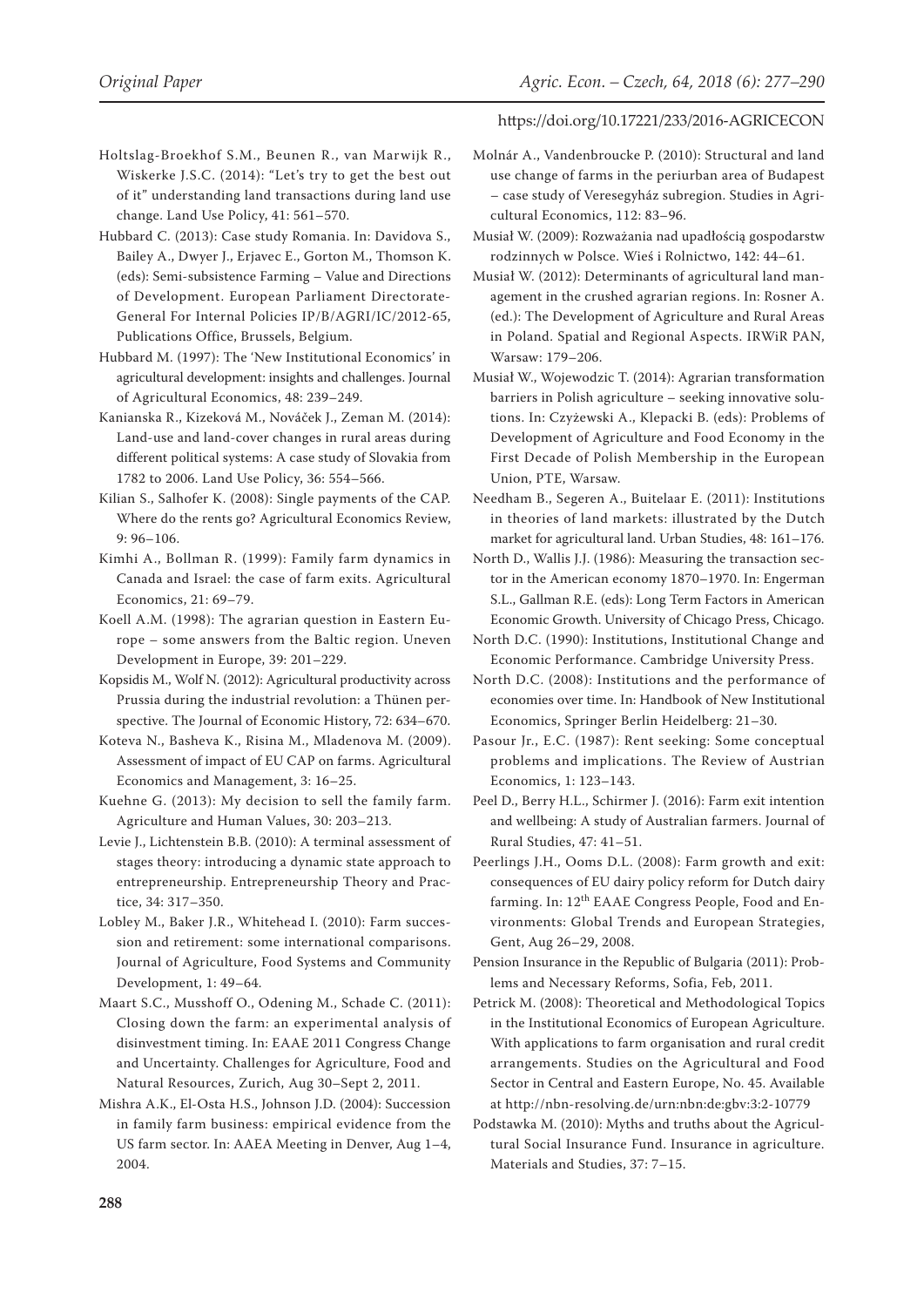- Potori N., Chmieliński P., Fieldsend A.F. (2014): Structural changes in Polish and Hungarian agriculture since EU accession: Lessons learned and implications for the design of future agricultural policies. Research Institute of Agricultural Economics, Budapest.
- Prosterman R.L., Rolfes L. (1999): Agricultural Land Markets in Lithuania, Poland, and Romania: Implications for Accession to the European Union. Rural Development Institute, Seattle.
- Radzimski A. (2012): Real estate taxation in Poland and its influence on spatial development. In: Schrenk M., Popovich V.V., Zeile P., Elisei P. (eds): REAL CORP 2012: Remixing the City – Towards Sustainability and Resilience, Schwechat, May 14–16, 2012.
- Raggi M., Sardonini L., Viaggi D. (2013): The effects of the Common Agricultural Policy on exit strategies and land re-allocation. Land Use Policy, 31: 114–125.
- Rørstad P.K., Vatn A., Kvakkestad V. (2007): Why do transaction costs of agricultural policies vary? Agricultural Economics, 36: 1–11.
- Samsura D.A.A., van der Krabben E., van Deemen A.M.A. (2010): A game theory approach to the analysis of land and property development processes. Land Use Policy, 27: 564–578.
- Schnicke H., Happe K., Sahrbacher C., Kellermann K. (2008): Exploring the role of succession patterns in Central and Eastern European's dualistic farm structures. In: Proceedings of the 107<sup>th</sup> EAAE Seminar Modelling of Agricultural and Rural Development Policies, Sevilla, Jan 29–Feb 1, 2008.
- Sikorska A. (2013): Obrót ziemia a przemiany agrarne w indywidualnym rolnictwie. Zagadnienia ekonomiki rolnej, 334: 8–21.
- Silasi G. (2013): The liberalization of the land market in Romania. Economical, social juridical and political implications. Journal "Annals – Economy Series", 16:  $21 - 29.$
- Simon H.A. (1959): Theories of decision-making in economics and behavioral science. The American Economic Review, 49: 253–283.
- Smithers J., Johnson P. (2004): The dynamics of family farming in North Huron County, Ontario. Part I. Development trajectories. Canadian Geographer/Le Géographe canadien, 48: 191–208.
- Social security systems and demographic developments in agriculture in the CEE candidate countries (2003). IAMO, July 2003.
- Stam J.M., Dixon B.L. (2004): Farmer Bankruptcies and Farm Exits in the United States, 1899–2002. US Department of Agriculture, Economic Research Service, Washington, DC.
- Stankiewicz W. (2012): Institutional Economics of Outline of Lecture. PWSBAiTK, Warsaw.
- Suess-Reyes J., Fuetsch E. (2016): The future of family farming: A literature review on innovative, sustainable and succession-oriented strategies. Journal of Rural Studies, 47: 117–140.
- Swain N. (2013): Agriculture 'east of the Elbe' and the common agricultural policy. Sociologia Ruralis, 53: 369–389.
- Swain N. (2016): Eastern European rurality in a neoliberal, European Union World. Sociologia Ruralis, 56: 574–596.
- Swinnen J., Ciaian P., Kancs A. (2008): Study on the Functioning of Land Markets in the EU Member States under the Influence of Measures applied under the Common Agricultural Policy. Unpublished Report to the European Commission, Centre for European Policy Studies, Brussels.
- Téglási A. (2013): The protection of arable land in the basic law of Hungary with respect to the expiring moratorium of land acquisition in 2014. Acta Universitatis Brunensis Juridica, 442: 2442–2465.
- Theesfeld I. (2003): Constraints for collective action in a transitional economy: the case of Bulgaria's irrigation sector. World Development, 32: 251–271.
- Tocco B., Bailey A., Davidova S. (2013): Determinants to leave agriculture and change occupational sector: Evidence from an enlarged EU. In: International Agricultural Trade Research Consortium's (IATRC's) 2013 Symposium: Productivity and its Impacts on Global Trade, June 2–4, 2013, Seville.
- Van Dijk T. (2004): Land consolidation as Central Europe's panacea reassessed. In: Modern Land Consolidation: Symposium in Volvic (Clermont-Ferrand), Sep 10–11, 2004.
- Van Dijk T. (2007): Complications for traditional land consolidation in Central Europe. Geoforum, 38: 505–511.
- Van Dijk T., Beunen R. (2009): Laws, people and land use: A sociological perspective on the relation between laws and land use. European Planning Studies, 17: 1797–1815.
- Van Herck K., Swinnen J., Vranken L. (2013): Direct payments and land rents: evidence from new member states. Factor Markets Working Document No. 62, Centre for European Policy Studies. Available at https:// ssrn.com/abstract=2329931
- Van Holst F., Eberlin R., Onega Lopez F. (2014): LANDNET and land market issues in Europe. ZfV-Zeitschrift für Geodäesie, Geoinformation und Landmanagement, 3: 183–189.
- Van der Krabben E., Buitelaar E. (2011): Industrial land and property markets: market processes, market institu-